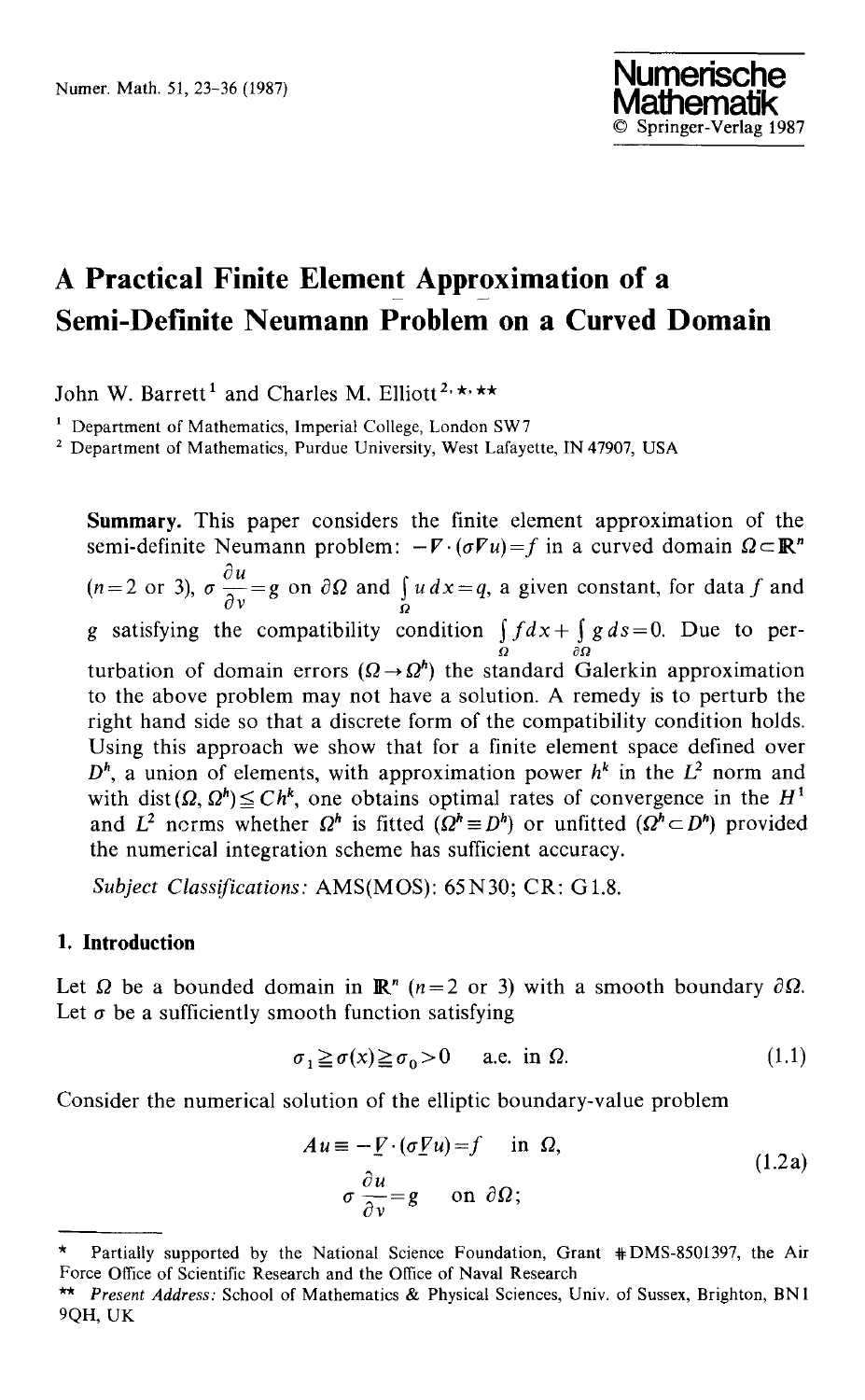where v denotes the outward pointing unit normal to  $\partial \Omega$ . For the existence of solutions to  $(1.2a)$  we require the data to be compatible

$$
\int_{\Omega} f dx + \int_{\partial \Omega} g ds = 0 \tag{1.2b}
$$

and for uniqueness we impose the condition

$$
\int_{\Omega} u \, dx = q,\tag{1.2c}
$$

where  $q$  is a given constant. This problem occurs in many practical situations; for example, solving the pressure equation in fluid flow calculations, see Ferris and Martin (1985).

A standard finite element (or finite difference) approximation of the system (1.2) may not have a solution as the discrete version of the compatibility condition (1.2b) may not be satisfied. One technique to overcome this problem is to study a penalised version of  $(1.2)$  by incorporating the term  $\epsilon u$  on the left hand side, as studied by Molchanov and Galba (1985). However, as we shall see in Sect. 2 the constraints required by Molchanov and Galba (1985) on the finite element approximation of the penalised problem in order to obtain the optimal rate of convergence in the  $H^1$  norm are not satisfied by standard practical approximations, for example, isoparametric elements. Another approach is to adjust the data so that the discrete version of the compatibility condition is satisfied. Babuska and Aziz (1972) carry out this adjustment by introducing a Lagrange multiplier. A simpler technique is to carry out this adjustment a priori. This approach has been used in the finite difference context by Ferris and Martin (1985). In this paper we analyse a fully practical finite element approximation of (1.2) using this approach involving domain perturbation ( $\Omega \rightarrow \Omega^{h}$ ) and numerical integration.

We show that for a finite element space defined over  $D<sup>h</sup>$ , a union of elements, with approximation power  $\hat{h}^k$  in the  $L^2$  norm and with  $dist(\Omega, \Omega^h) \leq Ch^k$ , one obtains optimal rates of convergence in the H<sup>1</sup> and  $L^2$ norms for this computationally simple a priori adjustment method whether  $\Omega^h$ is fitted  $(Q^h \equiv D^h)$  or unfitted  $(Q^h \subset D^h)$ . Our results are applicable to a  $(k-1)$ regular family of fitted simplicial Lagrangian isoparametric elements as studied by Ciarlet and Raviart (1972) and Nedoma (1979); and to the unfitted piecewise linear approximation of Barrett and Elliott (1984a, 1985).

The outline of this paper is as follows: in the next section we define our finite element approximation to (1.2). In Sect. 3 we derive optimal rates of convergence in the  $H^1$  and  $L^2$  norms for the error in this approximation. Finally in Sect. 4 we present a numerical example using piecewise linears on an unfitted mesh.

We end this section by stating the notation we shall adopt throughout this paper. Given  $m \in \mathbb{N}$  and a bounded domain G in  $\mathbb{R}^n$ ,

$$
W^{m, p}(G) = \{w \in L^p(G) : D^n w \in L^p(G) \text{ for all } |\eta| \leq m\}
$$

and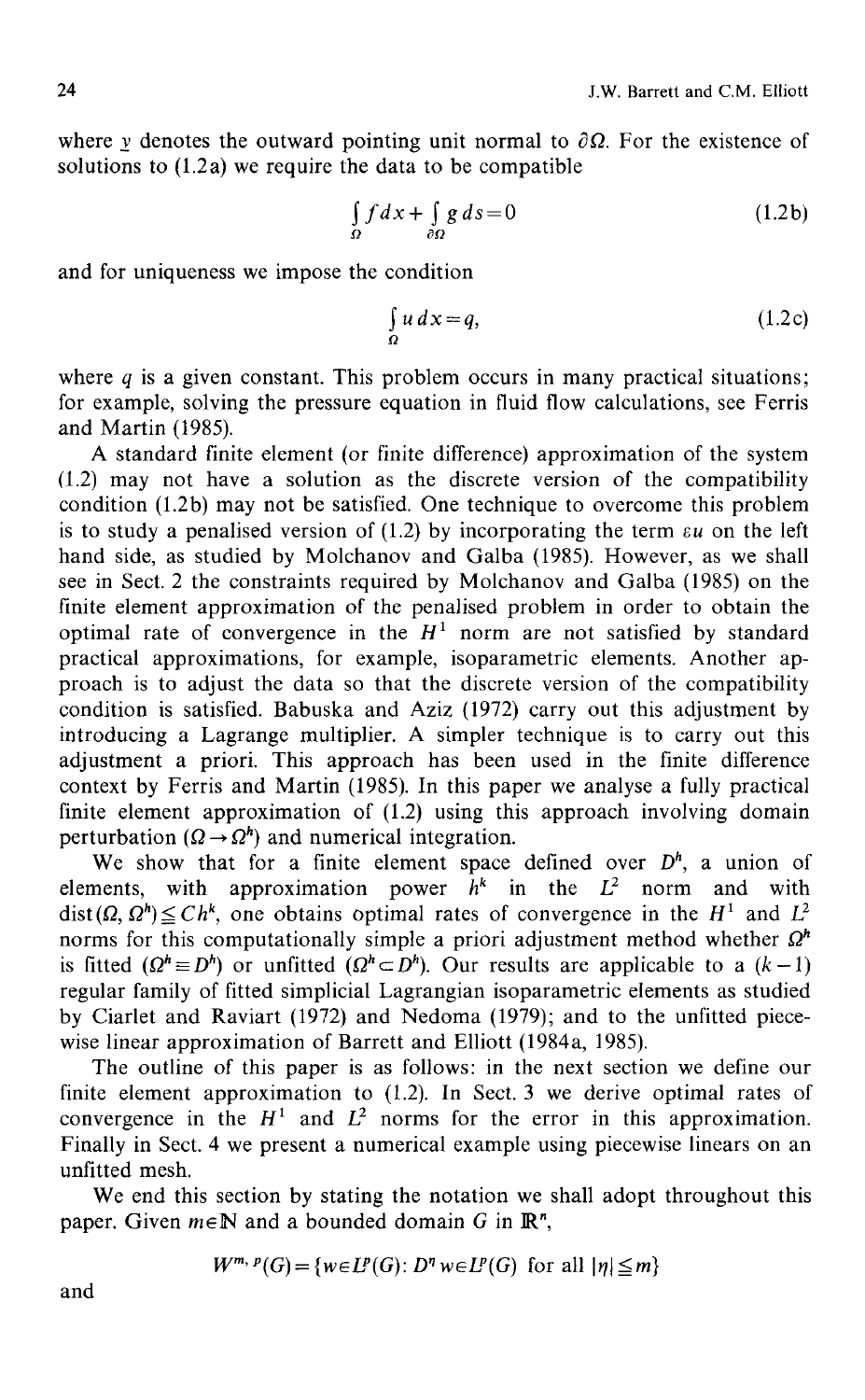$$
H^m(G) \equiv W^{m, 2}(G)
$$

denote, for  $1 \leq p \leq \infty$ , the standard Sobolev spaces, where we use the multiindex notation for the derivatives. We use the following norms and semi-norms on functions w defined by

$$
||w||_{m, p, G} = \left[\sum_{|\eta| \le m} |D^{\eta} w|_{0, p, G}^p\right]^{1/p}, \qquad ||w||_{m, G} \equiv ||w||_{m, 2, G},
$$

$$
|w|_{m, p, G} = \left[\sum_{|\eta| = m} |D^{\eta} w|_{0, p, G}^p\right]^{1/p}, \qquad |w|_{m, G} \equiv |w|_{m, 2, G},
$$

and

$$
|w|_{0, p, G} = \left[\int_G |w|^p \, dx\right]^{1/p},
$$

for  $m \in \mathbb{N}$  and  $1 \leq p < \infty$  with the standard modification for  $p=\infty$ . For  $\partial G$  a section of the boundary of G we define  $W^{m,\,p}(\partial G)$  and  $\|\cdot\|_{m,\,p,\, \partial G}$  as above with G replaced by  $\partial G$  if  $\partial G$  is of class  $C^{m,+}$ , see Kufner et al. (1977), p. 305 and  $N_{\perp}$ p. 327. If  $\partial G$  is only piecewise  $C^{m+1}$ , that is,  $\partial G = \bigcup_{i=1}^{\infty} \partial_i G$  with  $\partial_i G$  of class  $C^{m, 1}$ , we define

$$
||w||_{m, p, \partial G} = \left[\sum_{i=1}^{N} ||w||_{m, p, \partial_{i} G}^{p}\right]^{1/p}.
$$

The measure of a domain G is denoted by  $m(G)$ . Throughout C denotes a positive constant independent of  $h$  whose value may change in different relations. We require also the trace inequalities: for  $\partial G$  of class  $C^{0,1}$ 

$$
||D^{\eta} w||_{0,\partial G} \leq C ||w||_{|\eta|+1,\,G} \quad \forall w \in H^{|\eta|+1}(G),\tag{1.3a}
$$

and for  $\partial G$  of class  $C^{0,1}$  and piecewise  $C^{m,1}$  this implies that

$$
\|w\|_{m,\,\partial G} \leq C\, \|w\|_{m+1,\,G} \qquad \forall \, w \in H^{m+1}(G) \tag{1.3b}
$$

and

$$
\left\|\frac{\partial w}{\partial v}\right\|_{0,\,\partial G} \leq C \left\|w\right\|_{2,\,G} \quad \forall \, w \in H^2(G),\tag{1.3c}
$$

where v is the outward pointing unit normal to  $\partial G$  and C is a constant independent of w, see Kufner et al. (1977).

We adopt the notation

$$
(w, v)_G = \int_G wv \, dx \quad \text{and} \quad \langle w, v \rangle_{\partial G} = \int_{\partial G} wv \, ds.
$$

Finally, we require the Poincaré inequality

$$
||w||_{0, G}^{2} \leq C \{ |w|_{1, G}^{2} + (\int_{G} w dx)^{2} \} \quad \forall w \in H^{1}(G),
$$
 (1.4)

where  $C$  is a constant independent of  $w$ .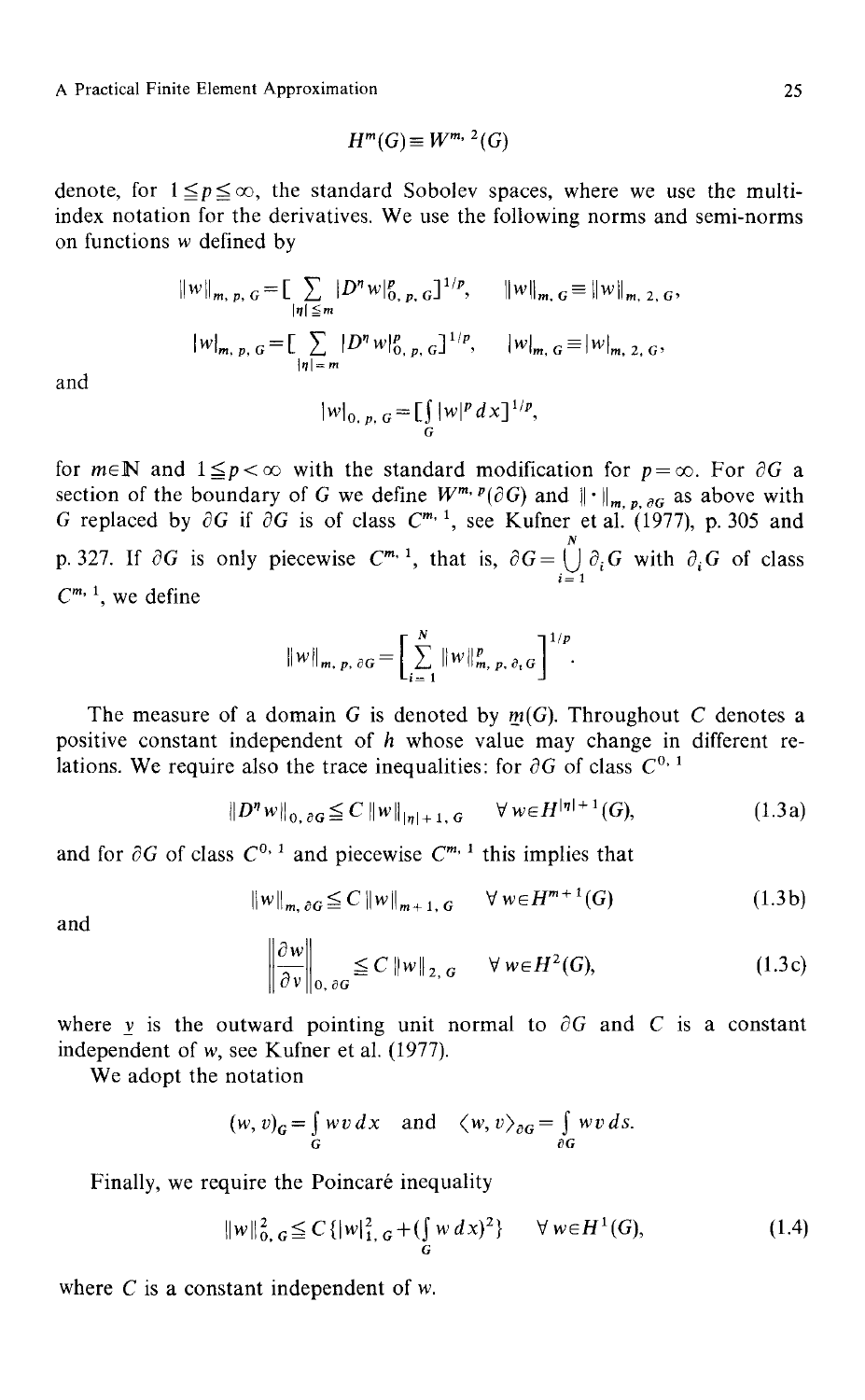#### **2. Finite Element Approximation**

Introducing

$$
H^{1}(\Omega, q) = \{ w \in H^{1}(\Omega) : \int_{\Omega} w \, dx = q \};
$$
\n(2.1)

the variational formulation of (1.2) is: find  $u \in H^1(\Omega, a)$  such that

$$
a(u, v) = l(v) \qquad \forall \ v \in H^1(\Omega), \tag{2.2}
$$

where

$$
a(w, v) \equiv (\sigma \underline{V}w, \underline{V}v)_{\Omega} \tag{2.3a}
$$

and

$$
l(v) \equiv (f, v)_{0} + \langle g, v \rangle_{\partial O}.
$$
 (2.3b)

It follows from (1.1) and the Poincaré inequality (1.4) that  $a(\cdot, \cdot)$  is continuous and coercive over  $H^1(\Omega, 0)$  and hence (2.2) is a well-posed variational problem for data  $f \in L^2(\Omega)$  and  $g \in L^2(\partial \Omega)$  satisfying  $l(1) \equiv 0$ .

Consider the finite element approximation of (2.2). The domain  $\Omega$  and its boundary  $\partial \Omega$  are approximated, respectively, by  $\Omega^h$  and  $\partial \Omega^h$ . As we wish our analysis to cover the case of unfitted as well as fitted meshes,  $\Omega^h$  is not necessarily a union of elements. Let  $D^*$  be a bounded domain in  $\mathbb{R}^n$  containing  $\Omega$  such that  $\overline{D}^* = \bigcup \overline{\tau}$ , where  $T^*$  is a collection of disjoint open regular elements  $\tau$ , each of maximum diameter bounded above by h. We have in general

$$
\bar{\Omega}^h \subseteq \bar{D}^h \subseteq \bar{D}^*(h) \subset \mathbb{R}^n, \tag{2.4a}
$$

where

$$
\bar{D}^h \equiv \bigcup_{\tau \in T^h} \bar{\tau} \tag{2.4b}
$$

and

$$
T^h \equiv \{ \tau \in D^* : \tau \cap \Omega^h \neq \emptyset \}. \tag{2.4c}
$$

The domains  $\Omega^h$  and  $D^h$  are identical in the case of a fitted mesh. In addition, we set

$$
Bh \equiv \{ \tau \in Th : \underline{m}(\overline{\tau} \cap \partial \Omega^h) + 0 \text{ in } \mathbb{R}^{n-1} \}. \tag{2.5}
$$

Associated with  $T^h$  is a finite dimensional subspace  $S^h$  of  $C^0(\bar{D}^h)$ , depending upon an integer  $k \geq 2$ , such that  $\chi |_{\tau} \in H^2(\tau)$   $\forall \chi \in S^h$  and  $\forall \tau \in T^h$ . Let  $\pi_h$ :  $C^0(D^h) \rightarrow S^h$  denote the interpolation operator. We assume that the following approximation property holds:

(A 1) For integers k' and m satisfying  $k' \ge m \ge 0$  and  $k \ge k' \ge 2$ 

$$
|w - \pi_h w|_{m, \tau} \leq C h^{k' - m} \|w\|_{k', \tau} \quad \forall w \in H^{k'}(\tau), \ \forall \tau \in T^h,
$$
 (2.6)

where  $C$  is a constant independent of  $h$  and  $w$ .

The boundary  $\partial \Omega^h$  is constructed with the following approximation properties. For each element  $\tau \in B^h$  there exists a local co-ordinate system  $(X_\tau, Y_\tau)$  such that  $X_{\tau} \in \Lambda_{\tau}$  and  $Y_{\tau} \in \mathbb{R}$ , where  $\Lambda_{\tau}$  is either an interval  $(n=2)$  or a triangle  $(n=3)$ . The surface  $\partial \Omega_r^{\mu} = \partial \Omega^n \cap \overline{\tau}$  is locally described by  $Y_{\tau} = \psi_r^{\mu}(X_{\tau})$ . The surface  $\partial \Omega$  is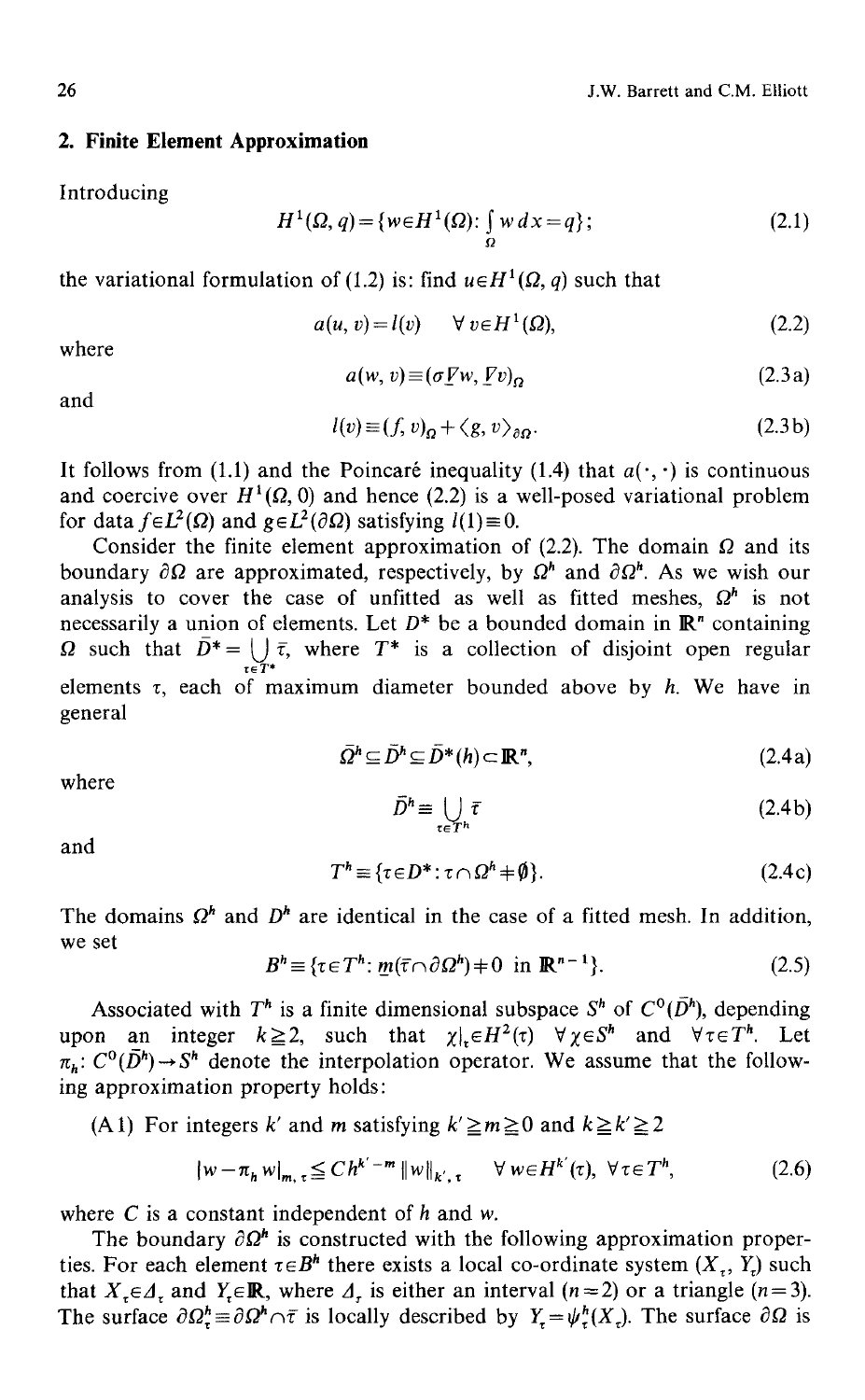locally described by  $Y_+ = \psi_+(X_+).$  We denote this section of  $\partial\Omega$  by  $\partial\Omega_+$ . It is assumed that  $\psi_{,p}$ ,  $\psi_{,p}^{h} \in C^{1,1}(\Lambda_{+})$  and that they vanish at the vertices of  $\Lambda_{+}$ . This immediately implies that

$$
\|\underline{\mathbf{F}}\psi_{\tau}\|_{0, \infty, A_{\tau}} \leq Ch \quad \text{and} \quad \|\underline{\mathbf{F}}\psi_{\tau}^{h}\|_{0, \infty, A_{\tau}} \leq Ch \quad \forall \tau \in B^{h}, \tag{2.7}
$$

where C is a constant independent of h. We make the following assumption on this boundary approximation:

(A2) For 
$$
\psi_{\tau}(\cdot) \in C^k(\Lambda_{\tau})
$$
  
\n
$$
\|\psi_{\tau} - \psi_{\tau}^h\|_{m, \infty, \Lambda_{\tau}} \leq C h^{k-m} \quad 0 \leq m \leq k, \ \forall \tau \in B^h,
$$
\n(2.8)

where  $C$  is independent of  $h$ .

*Remark 2.1.* The assumptions (A1) and (A2) are satisfied for a  $k-1$  regular family of simplicial Lagrangian isoparametric elements as introduced by Ciarlet and Raviart (1972). In this case  $\overline{\Omega}^h \equiv \overline{D}^h$  and each element has at most one face on  $\partial \Omega^h$  and only faces on  $\partial \Omega^h$  are allowed to be curved. In addition  $\psi^h$ agrees with  $\psi$ , at all nodes lying on  $\partial \Omega^h$ .

The assumptions are also satisfied by the unfitted mesh approximation introduced by Barrett and Elliott (1984a, 1985) and in this case  $\Omega^n \subseteq D^n \subset \mathbb{R}^n$ where  $\partial \Omega^h$  is chosen in each element  $\tau$  with  $m(\tau \cap \partial \Omega) \neq 0$  in  $\mathbb{R}^{n-1}$  to be a  $k-1$ degree polynomial interpolating  $\partial\Omega$  such that *n* of the interpolation points occur where  $\partial \Omega$  crosses either the element sides (n = 2) or edges (n = 3).  $\Box$ 

Because in general,  $\Omega^h \not\subseteq \Omega$  it is necessary to extend the data. It is convenient to introduce a domain  $\tilde{Q} \subset \mathbb{R}^n$  with a smooth boundary such that

$$
\Omega^h \subseteq D^h \subseteq \tilde{\Omega} \qquad \forall \ h < h_0 \quad \text{and} \quad \Omega \subseteq \tilde{\Omega}. \tag{2.9}
$$

For all integers  $s \ge 0$  there exists an extension operator  $E: H^{s}(\Omega) \rightarrow H^{s}(\tilde{\Omega})$  such that

$$
Ew = w \qquad \text{on } \Omega \tag{2.10a}
$$

and

$$
||Ew||_{s,\tilde{\Omega}} \leq C ||w||_{s,\Omega}, \qquad (2.10b)
$$

where C is independent of w. (See Kufner et al. (1977).)

*Remark 2.2.* We note from (2.9) and the proof of the trace theorem in Nečas (1967) p. 15 that the constants C are independent of  $h$  for the trace inequalities  $(1.3)$  for  $0 \le m \le k$  with  $G \equiv \Omega^h$ .  $\Box$ 

We make the following regularity assumptions on the data:

$$
f \in H^k(\Omega), \tag{2.11a}
$$

 $\sigma$  and g are the restrictions to  $\Omega$  and  $\partial\Omega$ , respectively, of functions

$$
\tilde{\sigma} \in C^{k+1}(\tilde{\Omega}) \quad \text{and} \quad \tilde{g} \in H^{k+1}(\tilde{\Omega}), \tag{2.11b}
$$

where

$$
\tilde{\sigma}_1 \ge \tilde{\sigma}(x) \ge \tilde{\sigma}_0 > 0 \quad \forall \ x \in \Omega. \tag{2.11c}
$$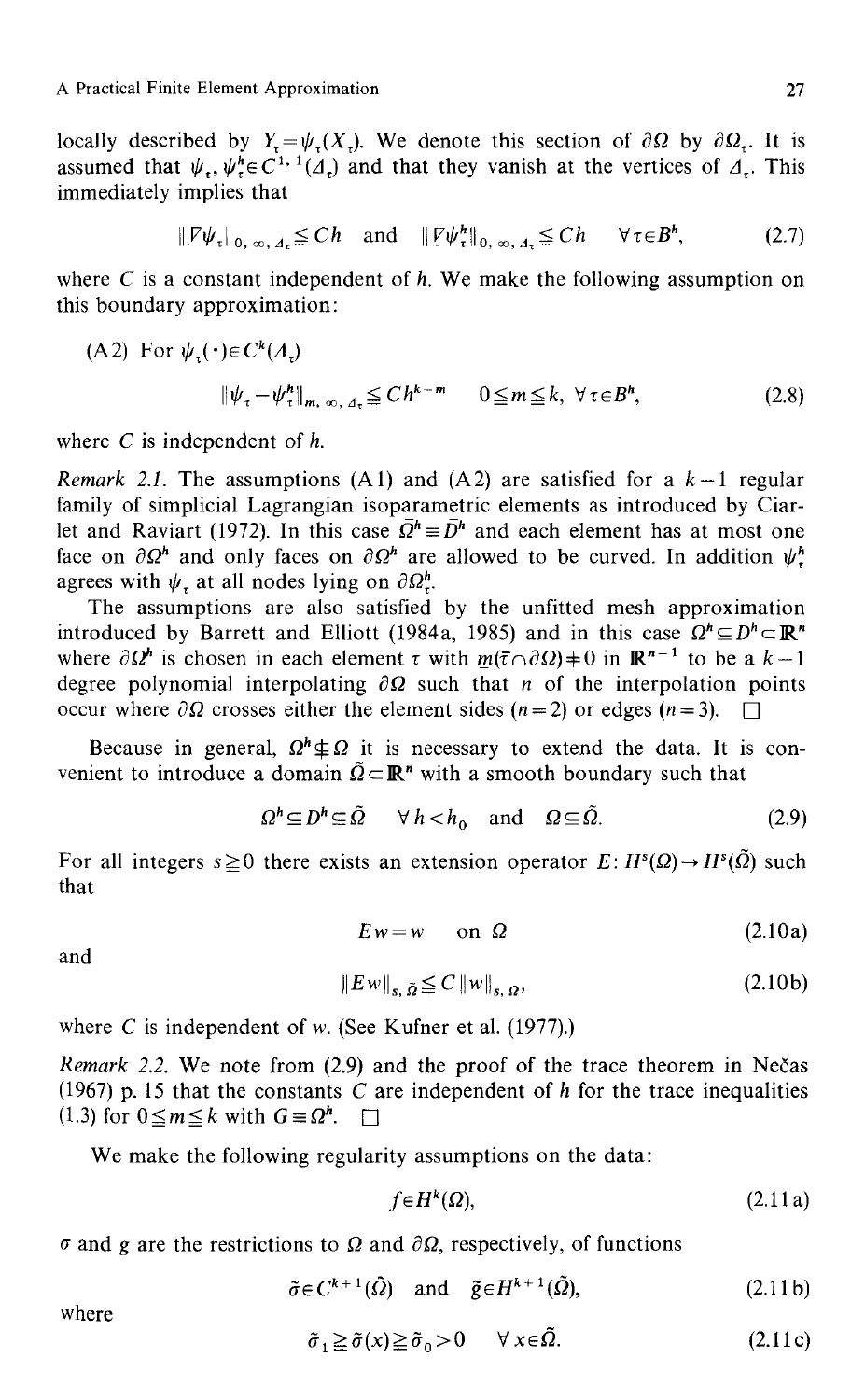In addition we assume that  $\partial\Omega$  is of class  $C^{k+1,1}$  and then it follows from elliptic regularity theory that the solution  $u$  of (2.2) is such that

$$
u \in H^{k+2}(\Omega). \tag{2.12}
$$

We define

$$
\tilde{A}w \equiv -\underline{V} \cdot (\tilde{\sigma} \underline{V}w) \tag{2.13}
$$

and

$$
\tilde{a}^h(w, v) \equiv (\tilde{\sigma} \underline{V} w, \underline{V} v)_{\Omega^h} \tag{2.14a}
$$

$$
= (\tilde{A} w, v)_{\Omega^h} + \left\langle \tilde{\sigma} \frac{\partial w}{\partial v^h}, v \right\rangle_{\partial \Omega^h}, \qquad (2.14b)
$$

where  $v^h$  is the outward pointing unit normal to  $\partial \Omega^h$ . We define

$$
\tilde{l}^h(v) = (\tilde{f}, v)_{\Omega^h} + \langle \tilde{g}, v \rangle_{\partial \Omega^h},\tag{2.15}
$$

where  $\tilde{f}$  is an extension of f. It follows from (2.9) that there exists a constant C such that for all *w*,  $v \in H^1(\Omega^h)$ 

$$
|\tilde{a}^h(w, v)| \le C \|w\|_{1, \Omega^h} \|v\|_{1, \Omega^h}.
$$
 (2.16)

Introducing

$$
S^{h}(q) = \{ \chi \in S^{h}: \int_{\Omega^{h}} \chi \, dx = q \};\tag{2.17}
$$

a Galerkin finite element approximation to (2.2) is: find  $\tilde{u}^h \in S^h(q)$  such that

$$
\tilde{a}^h(\tilde{u}^h, \chi) = \tilde{l}^h(\chi) \qquad \forall \ \chi \in S^h. \tag{2.18}
$$

However, for a solution to exist to this approximation we require  $\tilde{l}^h(1)=0$  and this will not be true in general due to the perturbation of domain.

An alternative approach is to approximate the penalised problem

$$
A_{\varepsilon} u_{\varepsilon} \equiv (A + \varepsilon) u_{\varepsilon} = f + \varepsilon [q/m(\Omega)] \quad \text{in } \Omega,
$$
 (2.19a)

$$
\sigma \frac{\partial u_{\varepsilon}}{\partial v} = g \qquad \text{on} \quad \partial \Omega; \tag{2.19b}
$$

where  $\varepsilon$ , a positive constant, is the penalty parameter. Note that for all data  $f \in L^2(\Omega)$  and  $g \in L^2(\partial \Omega)$  there exists a unique solution  $u<sub>s</sub>$  to (2.19) satisfying

$$
\int_{\Omega} u_{\varepsilon} dx = q + \varepsilon^{-1} \left[ \int_{\Omega} f dx + \int_{\partial \Omega} g ds \right] \equiv q + \varepsilon^{-1} l(1). \tag{2.20}
$$

Thus if the data satisfies (1.2b) we have  $\int u_{\epsilon} dx = q$ .  $\tilde{\boldsymbol{\Omega}}$ 

The Galerkin finite element approximation to (2.19) involving domain perturbation is: find  $\tilde{u}_\varepsilon^h \in S^h(q)$  such that

$$
\tilde{a}_{\varepsilon}^{\hbar}(\tilde{u}_{\varepsilon}^{\hbar}, \chi) = \tilde{l}_{\varepsilon}^{\hbar}(\chi) \qquad \forall \ \chi \in S^{\hbar};\tag{2.21}
$$

where

$$
\tilde{a}_{\varepsilon}^{h}(w, v) \equiv \tilde{a}^{h}(w, v) + \varepsilon(w, v)_{\Omega^{h}}
$$
\n(2.22a)

and

$$
\tilde{l}_{\varepsilon}^{h}(v) \equiv \tilde{l}^{h}(v) + \varepsilon [(q, v)_{\Omega^{h}}/m(\Omega^{h})]. \qquad (2.22b)
$$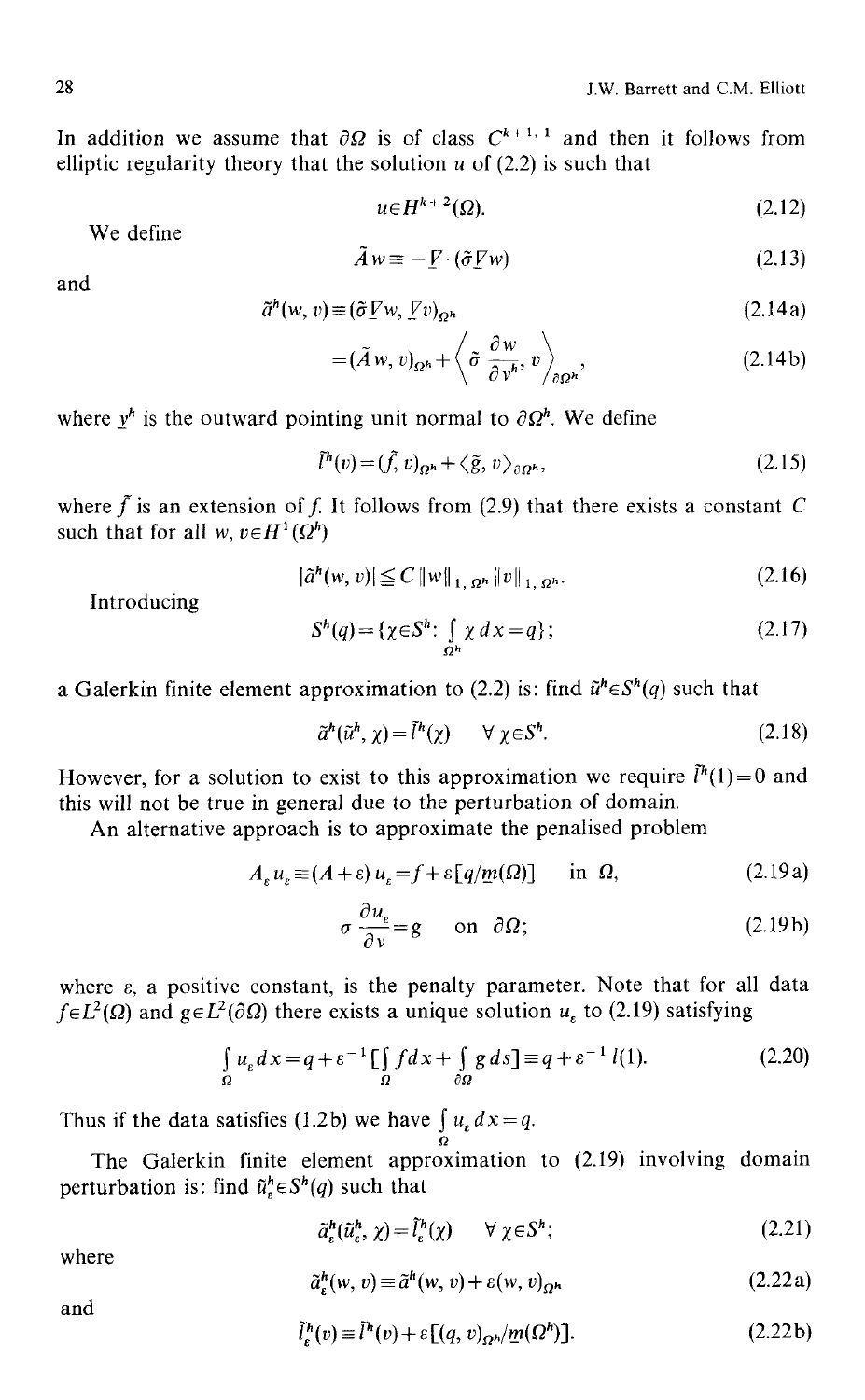Putting  $\gamma = 1$  in (2.21) yields the analogue of (2.20):

$$
\int_{\Omega^h} \tilde{u}_\varepsilon^h \, dx = q + \varepsilon^{-1} \tilde{l}^h(1). \tag{2.23}
$$

The important problem is how to choose  $\varepsilon$  with respect to h and k so that  $\tilde{u}^h$  converges to u at the optimal rate as  $h \rightarrow 0$ . Since from (1.2) and (2.19) we have

$$
A_{\varepsilon}(u - u_{\varepsilon}) = \varepsilon \{ u - \lfloor q / \underline{m}(\Omega) \rfloor \},\tag{2.24a}
$$

$$
\sigma \frac{\partial}{\partial v} (u - u_{\varepsilon}) = 0; \tag{2.24b}
$$

elliptic regularity theory yields that

$$
||u - u_{\varepsilon}||_{2, \Omega} \leq C \varepsilon ||u||_{0, \Omega}, \qquad (2.25)
$$

where C is a constant independent of u and  $\varepsilon$ . From (2.25) it follows that a necessary condition for  $\tilde{u}_n^h$  to converge to u at an optimal rate in  $H^1(L^2)$  is that  $\varepsilon = O(h^{\lambda})$  with  $\lambda \geq k-1$  ( $\lambda \geq k$ ). However, this is not a sufficient condition, since (l.2b), (2.20) and (2.23) yield that

$$
\int_{\Omega} u dx - \int_{\Omega^h} \tilde{u}_\varepsilon^h dx = -\varepsilon^{-1} \tilde{l}^h(1). \tag{2.26}
$$

For approximations satisfying (A1) and (A2), such as isoparametrics, it can be shown, see Lemma 3.4, that in general

$$
|\tilde{l}^{h}(1)| \leq C h^{k} \big[ \| \tilde{f} \|_{2, \, \tilde{\Omega}} + \| \tilde{g} \|_{2, \, \tilde{\Omega}} \big]
$$
\n(2.27)

and so the choice  $\varepsilon = O(h^{\lambda})$  with  $\lambda \geq k$  gives rise to an approximation  $\tilde{u}_n^h$  which does not even converge to u as  $h \rightarrow 0$  and with  $\lambda < k$   $\tilde{u}_k^h$  may converge to u but at a rate well below the optimal.

The approximation of the penalised problem (2.19) is advocated by Molchanov and Galba (1985) and their analysis shows that the optimal rate of convergence in the  $H^1$  norm is achieved if  $\varepsilon = O(h^{k-1})$  and any variational crimes present in the method are such that

$$
|\tilde{l}^h(1)| \leq C h^{2(k-1)} \llbracket ||\tilde{f}||_{2,\,\Omega} + ||\tilde{g}||_{2,\,\Omega}.
$$

However, as we have seen this condition is not satisfied by standard practical approximations; for example, isoparametric elements.

Below we present a technique which is easily implemented and achieves the optimal rate of convergence in the  $H^1$  and  $L^2$  norms for approximations satisfying (A1) and (A2). In addition, we take into account the use of numerical integration. The technique is to perturb the right hand side of (2.18), the Galerkin approximation to (2.2), so that the existence of an approximation is guaranteed.

Our approximation to (2.2) is: find  $u^h \in S^h(q)$  such that

$$
a^{h}(u^{h}, \chi) = l^{h}(\chi) - \frac{l^{h}(1)}{\underline{m}(\Omega^{h})} \int_{\Omega^{h}} \chi \, dx \qquad \forall \ \chi \in S^{h}, \tag{2.28}
$$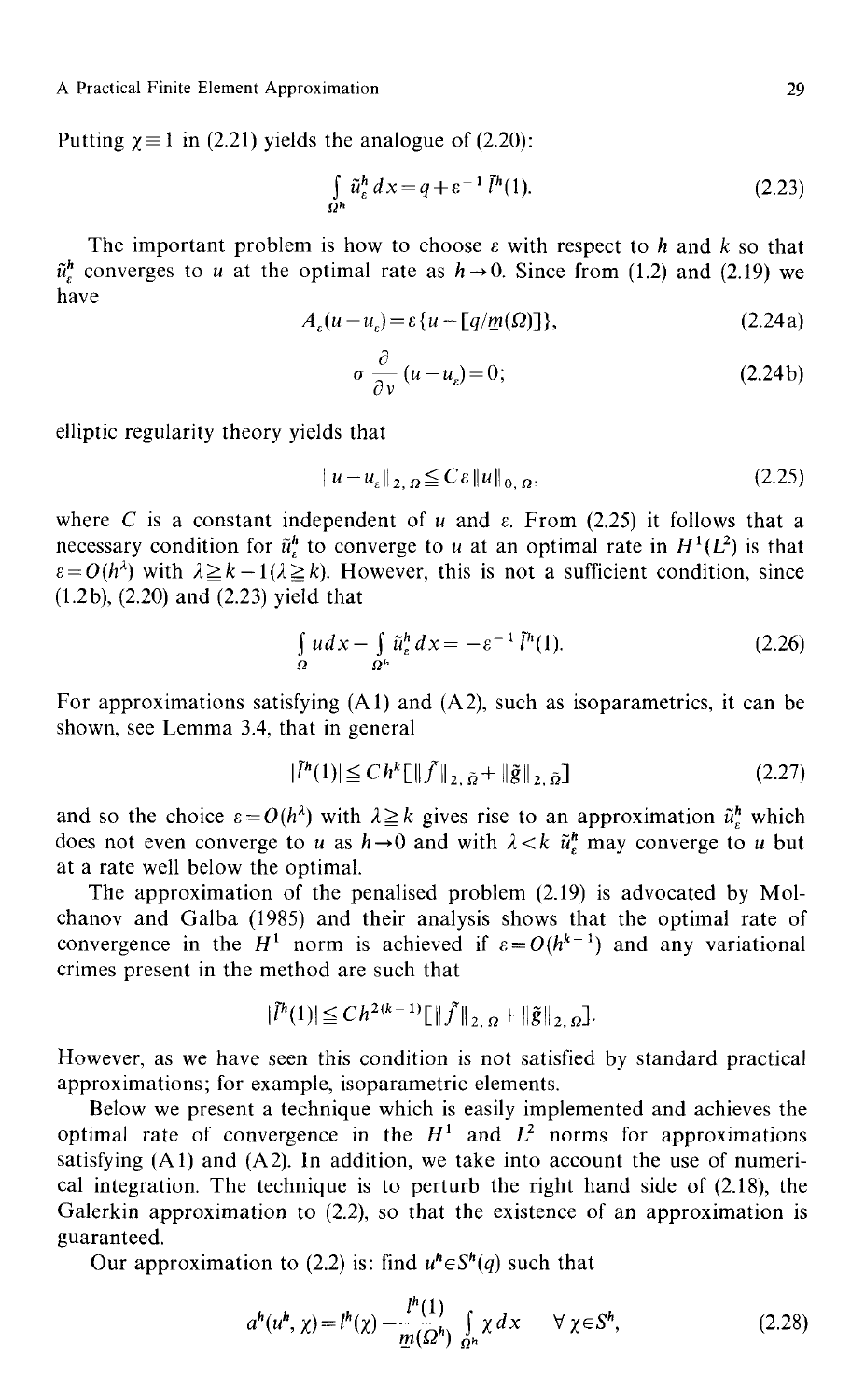where  $a^h(\cdot, \cdot)$  and  $l^h(\cdot)$  are approximations to  $\tilde{a}^h(\cdot, \cdot)$  and  $\tilde{l}^h(\cdot)$  satisfying:

(A3) There exists a constant C independent of h and  $\chi$  such that

$$
a^{h}(\chi,\chi) \geq C\,|\chi|_{1,\,\Omega^{h}}^{2} \qquad \forall \,\chi \in S^{h}.\tag{2.29}
$$

(A4) For  $h < h_0$  it is assumed that for all  $w \in H^k(\tilde{\Omega})$  and for all  $w^h$  and  $\gamma \in S^h$ 

$$
\begin{aligned} |\tilde{a}^h(w^h, \chi) - a^h(w^h, \chi)| \\ &\leq C \left\{ h^{k-1} \left\| w \right\|_{k, \Omega^h} + \left\| w - w^h \right\|_{1, \Omega^h} \right\} \left\| \chi \right\|_{1, \Omega^h}, \end{aligned} \tag{2.30a}
$$

$$
\begin{split} |\tilde{a}^h(w^h, \chi) - a^h(w^h, \chi)| \\ &\le Ch \{ h^{k-1} \, \|w\|_{k, \, \Omega^h} + \|w - w^h\|_{1, \, \Omega^h} \} \big( \sum_{t \in T^h} \| \chi \|_{2, \, t}^2 \big)^{\frac{1}{2}}, \end{split} \tag{2.30b}
$$

$$
\begin{aligned} |\tilde{l}^{h}(\chi) - l^{h}(\chi)| &\leq Ch^{k-1} \{ \|\tilde{f}\|_{k, \Omega^{h}} + \|\tilde{g}\|_{k+1, \Omega^{h}} \} \|\chi\|_{1, \Omega^{h}}, \end{aligned} \tag{2.30c}
$$

$$
\begin{split} |\tilde{l}^{h}(\chi) - l^{h}(\chi)| &\leq Ch^{k} \{ \| \tilde{f} \|_{k, \Omega^{h}} + \| \tilde{g} \|_{k+1, \Omega^{h}} \} \left( \sum_{\tau \in T^{h}} \| \chi \|_{2, \tau}^{2} \right)^{\frac{1}{2}} . \end{split} \tag{2.30d}
$$

In addition, we make the following assumption:

- (A5)  $a^h$ ( $\cdot$ ,  $\cdot$ ) and  $l^h$ ( $\cdot$ ) are assumed to depend on the evaluation of
- (i)  $\tilde{\sigma}$  and  $\tilde{f}$  at points in  $\overline{Q}$ ,
- (ii)  $\tilde{g}$  at points on  $\partial \Omega$ .

*Remark 2.3.* The assumptions  $(A3) \rightarrow (A5)$  are satisfied for a  $k-1$  regular family of simplicial Lagrangian isoparametric elements when using isoparametric integration, see Barrett and Elliott (1985), and for the quadrature rule for unfitted linear elements defined in Barrett and Elliott (1985).

Note that putting  $\chi = 1$  in (2.28) both sides vanish and so (A3) guarantees the existence of a unique solution  $u<sup>h</sup>$ . A convenient method for obtaining the approximation  $u^h$ , as suggested by Forsythe and Wasow (1960; §25.9), is to solve the indefinite system: obtain a  $\hat{u}^h \in S^h$  such that

$$
a^{h}(\hat{u}^{h}, \chi) = l^{h}(\chi) - \frac{l^{h}(1)}{\underline{m}(\Omega^{h})} \int_{\Omega^{h}} \chi \, dx \qquad \forall \ \chi \in S^{h}; \tag{2.31}
$$

by an iterative method, such as S.O.R., and then adjust

$$
u^{h} = \hat{u}^{h} + \frac{1}{\underline{m}(\Omega^{h})} \left[ q - \int_{\Omega^{h}} \hat{u}^{h} dx \right].
$$
 (2.32)

It follows from (A5) (i) that the approximation is independent of the extensions of  $\sigma$  and f. For the analysis in Sect. 3 it is convenient to choose

$$
\tilde{f} + \tilde{A}\tilde{u}, \tag{2.33}
$$

where  $\tilde{u} = Eu$ . It follows from (2.12), (2.10) and (2.33) that

$$
\|f\|_{k, \Omega^n} \leq C \|u\|_{k+2, \Omega}. \tag{2.34}
$$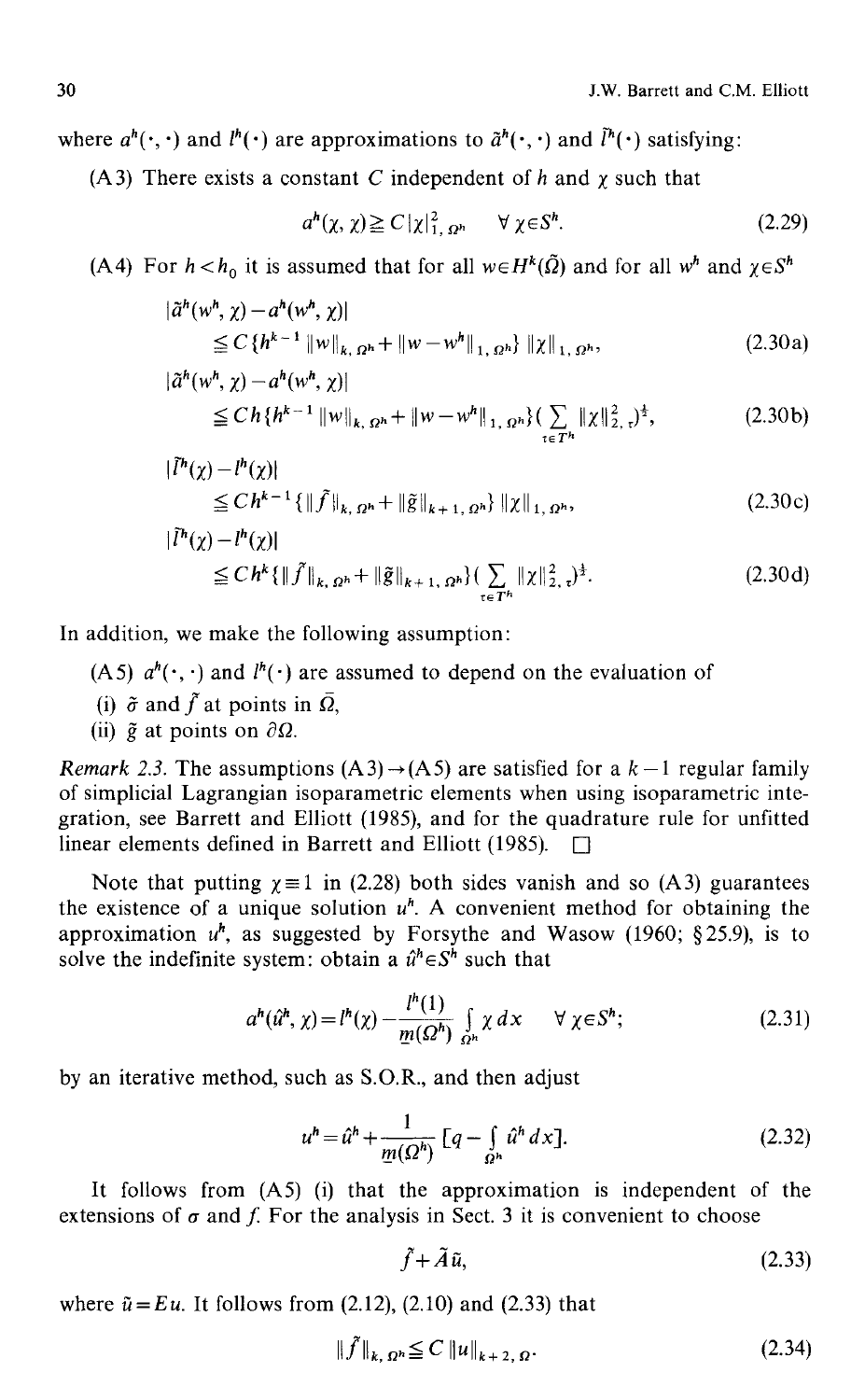It follows from  $(A5)$  (ii) that the approximation is independent of the extension of g. However, this is not necessary for the error analysis and practical schemes dependent on computable extensions of  $g$  can also be derived.

In the next section we derive the following optimal rates of convergence in the  $H^1$  and  $L^2$  norms for the error in the approximation (2.28) under the assumptions  $(A1) \rightarrow (A5)$ :

$$
\|\tilde{u} - u^h\|_{m, \Omega^h} \leq C h^{k-m} \|\|u\|_{k+2, \Omega} + \|\tilde{g}\|_{k+1, \Omega^h} \qquad m = 0 \text{ and } 1.
$$

The fact that  $||u||_{k+2,Q}$  appears on the right hand side rather than  $||u||_{k,Q}$  is due to the extra smoothness required for f in order to take account of numerical integration. If exact integration was employed then we take  $f \in H^{k-2}(\Omega)$  and on the right hand side we have  $||u||_{k,\Omega}$ .

## **3. Error Bounds**

In deriving  $H^1$  and  $L^2$  error bounds for the approximation (2.28) the following results are useful.

Lemma 3.1. *Let* (A2) *hold. If* 

$$
\frac{\partial w}{\partial v} = \rho \quad on \ \partial \Omega,
$$

*then* 

$$
\left\|\frac{\partial w}{\partial v^h} - \rho\right\|_{0, \partial\Omega^h} \leq \begin{cases} Ch^{k/2} \left[ \|w\|_{2, \, \tilde{\Omega}} + \|\rho\|_{1, \, \tilde{\Omega}} \right] & (3.1a) \\ Ch^{k-1} \left[ \|w\|_{2, \, \infty, \, \tilde{\Omega}} + \|\rho\|_{2, \, \infty, \, \tilde{\Omega}} \right]. & (3.1b) \end{cases}
$$

*Proof.* The proof is given in Lemma 3.1 of Barrett and Elliott (1985).  $\Box$ 

**Lemma 3.2.** Let (A2) hold. It follows that for all  $w \in H^1(\Omega)$ 

$$
||w||_{0, \Omega^{h} \setminus \Omega} \leq C \{ h^{k} |w|_{1, \Omega^{h} \setminus \Omega} + h^{k/2} ||w||_{0, \partial \Omega^{h}} \}
$$
(3.2a)

*and* 

$$
||w||_{0, \Omega \setminus \Omega^{h}} \leq C \{ h^{k} |w|_{1, \Omega \setminus \Omega^{h}} + h^{k/2} ||w||_{0, \partial \Omega} \}.
$$
 (3.2b)

*Proof.* The proof of (3.2a) is given in Lemma 3.2 of Barrett and Elliott (1984b). The proof of (3.2b) follows in a similar manner.  $\Box$ 

**Lemma 3.3.** *Let* (A1) *and* (A2) *hold. Then for all*  $w \in H^2(\tilde{\Omega})$  *it follows that* 

$$
|\tilde{a}^h(\tilde{u}, \pi_h \tilde{w}) - \tilde{l}^h(\pi_h \tilde{w})| \leq Ch^k \left[ ||u||_{4, \Omega} + ||\tilde{g}||_{3, \tilde{\Omega}} \right] ||w||_{2, \tilde{\Omega}}, \tag{3.3}
$$

*where*  $\tilde{u} = E u$ .

*Proof.* The proof is given in Lemma 4.2 of Barrett and Elliott (1985).  $\Box$ **Lemma 3.4.** *Let* (A2) *hold. If*  $l(1) = 0$  *then* 

$$
|\tilde{l}^{h}(1)| \leq C h^{k} \left[ \| \tilde{f} \|_{2, \, \tilde{\Omega}} + \| \tilde{g} \|_{2, \, \tilde{\Omega}} \right]. \tag{3.4}
$$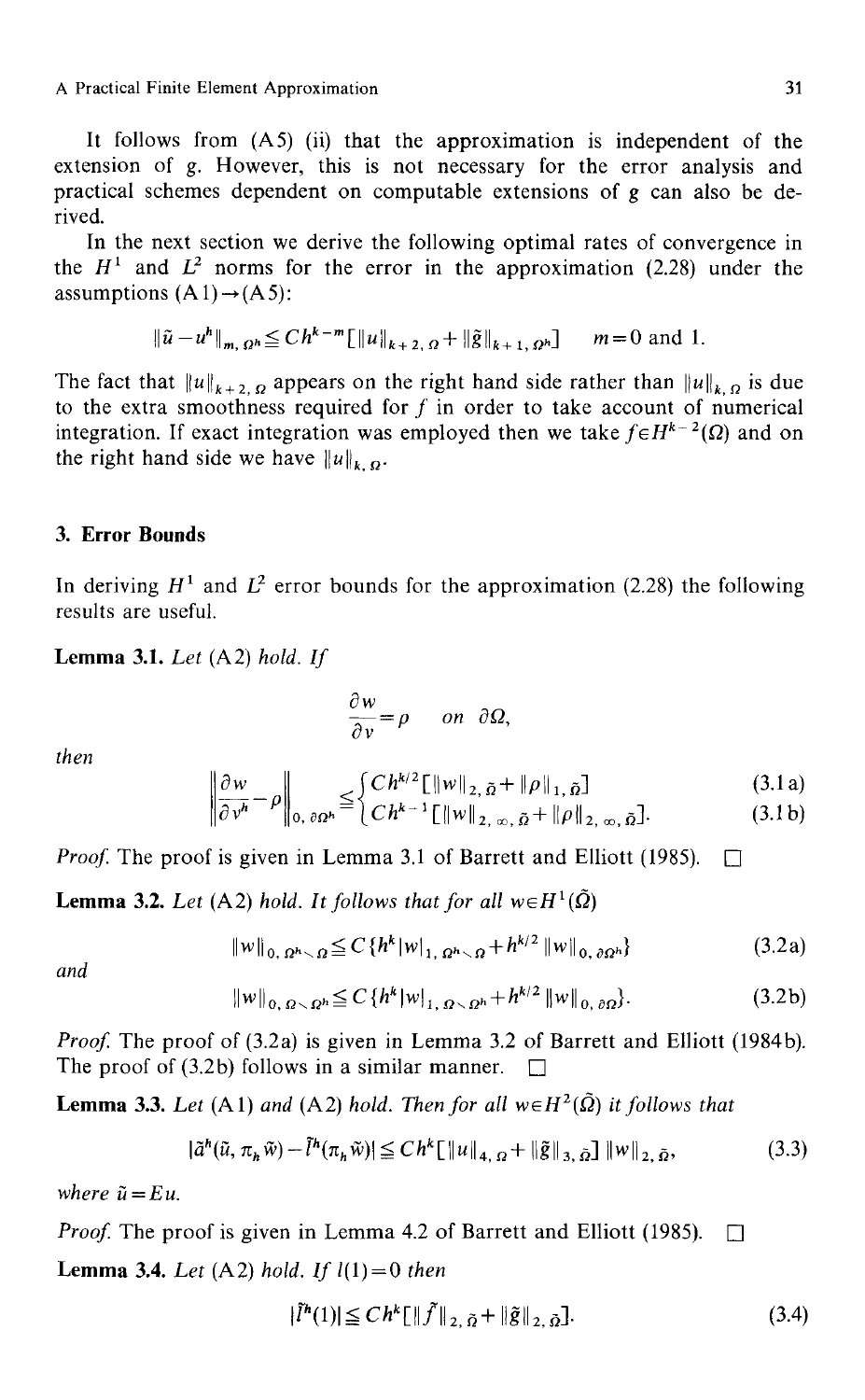Proof. We have

$$
|\tilde{l}^h(1)| \leq |\int_{\Omega^h \setminus \Omega} \tilde{f} dx - \int_{\Omega \setminus \Omega^h} f dx| + |\int_{\partial \Omega^h} \tilde{g} ds^h - \int_{\partial \Omega} g ds|
$$

and

$$
\|\int_{\Omega^h\setminus\Omega}\tilde{f}dx-\int_{\Omega\setminus\Omega^h}fdx|\leq [\underline{m}(\Omega^h\setminus\Omega)+\underline{m}(\Omega\setminus\Omega^h)]\|\tilde{f}\|_{0,\infty,\tilde{\Omega}}\leq Ch^k\|\tilde{f}\|_{2,\tilde{\Omega}},
$$

where we have used (A2) and Sobolev's embedding Theorem. It can be shown, see the proof of Lemma 4.2 in Barrett and Elliott (1985), that

$$
\int\limits_{\partial\Omega^h}\tilde{g}\,ds^h-\int\limits_{\partial\Omega}g\,ds\,\leq Ch^k\,\|\tilde{g}\,\|_{2,\,\tilde{\Omega}}.
$$

Hence the desired result (3.4) is obtained.  $\Box$ 

**Lemma 3.5.** For any  $\chi \in S^h$  there exists a constant C (independent of h and  $\chi$ ) *such that* 

$$
\|\chi\|_{0,\,\Omega^h}^2 \le C \{|\chi|_{1,\,\Omega^h}^2 + (\int_{\Omega^h} \chi \,dx)^2\}.
$$
 (3.5)

Proof. This result follows from the proof of Poincaré's inequality in Nečas  $(1967, Ch. 1, p. 16). \square$ 

**Lemma 3.6.** *Let* (A2) *hold. If*  $\int_{\Omega} w dx = q$  *and*  $w \in H^2(\Omega)$  *then* 

(i) 
$$
|\int_{\Omega^h} (\pi_h w) dx - q| \leq C \left[ \|w - \pi_h w\|_{0, \Omega^h} + h^k \|w\|_{2, \tilde{\Omega}} \right]
$$
(3.6a)

*and* 

(ii) *setting* 

$$
\hat{w}_I^h = \pi_h w + \frac{1}{\underline{m}(\Omega^h)} \left[ q - \int_{\Omega^h} (\pi_h w) \, dx \right] \tag{3.6b}
$$

*it follows that*  $\hat{w}_i^h \in S^h(q)$  *and for*  $m = 0$  *and* 1,

$$
\|w - \hat{w}_I^h\|_{m, \Omega^h} \le C \left[ \|w - \pi_h w\|_{m, \Omega^h} + h^k \|w\|_{2, \tilde{\Omega}} \right].
$$
 (3.6c)

*Proof.* It follows from (A2) and Sobolev's embedding theorem that

$$
\begin{split} |\int_{\Omega} w \, dx - \int_{\Omega} (\pi_h w) \, dx| &= |\int_{\Omega^h} (w - \pi_h w) \, dx + \int_{\Omega \setminus \Omega^h} w \, dx - \int_{\Omega^h \setminus \Omega} w \, dx| \\ &\leq [\underline{m}(\Omega^h)]^{\frac{1}{2}} \, \|w - \pi_h w\|_{0, \Omega^h} + \underline{m}(\Omega \setminus \Omega^h) \, \|w\|_{0, \infty, \Omega} \\ &\leq \underline{m}(\Omega^h \setminus \Omega) \, \|w\|_{0, \infty, \Omega^h} \\ &\leq C \, \big[ \|w - \pi_h w\|_{0, \Omega^h} + h^k \, \|w\|_{2, \, \bar{\Omega}} \big], \end{split}
$$

yielding the desired result (3.6a). Then (3.6c) follows directly from (3.6a, b).  $\Box$ 

We now prove the  $H^1$  and  $L^2$  error bounds.

**Theorem 3.1.** *Let*  $(A1) \rightarrow (A5)$  *hold. The solutions u and u<sup>h</sup> of* (2.2) *and* (2.28) *satisfy:*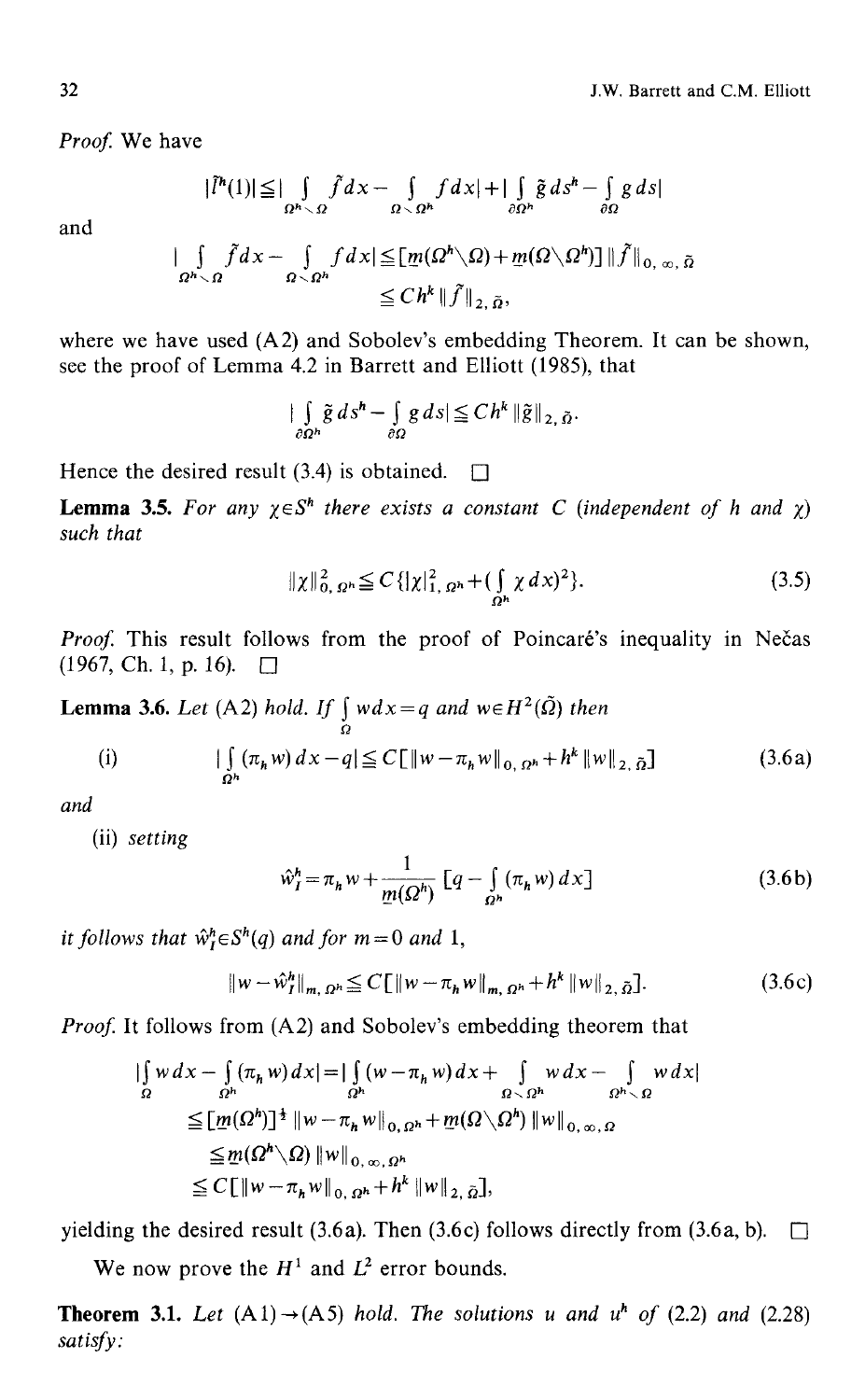A Practical Finite Element Approximation

$$
\|\tilde{u} - u^h\|_{1, \Omega^h} \leq C h^{k-1} \left[ \|u\|_{k+2, \Omega} + \|\tilde{g}\|_{k+1, \Omega^h} \right],
$$
\n(3.7)

*where*  $\tilde{u} = Eu$ .

Proof. Setting

$$
\hat{u}_I^h = \pi_h \tilde{u} + \frac{1}{\underline{m}(\Omega^h)} \left[ q - \int_{\Omega^h} (\pi_h \tilde{u}) \, dx \right],\tag{3.8}
$$

and  $\xi = u^h - \hat{u}_t^h \in S^h$  it follows that

$$
\int_{\Omega^h} \zeta \, dx = 0. \tag{3.9}
$$

Since

$$
\|\tilde{u} - u^h\|_{1, \Omega^h} \le \|\tilde{u} - \hat{u}_I^h\|_{1, \Omega^h} + \|\xi\|_{1, \Omega^h}
$$
 (3.10)

and it follows from  $(3.6c)$ ,  $(A2)$  and  $(2.10)$  that

$$
\|\tilde{u} - \hat{u}_I^h\|_{1, \Omega^h} \leq C h^{k-1} \|u\|_{k, \Omega}, \tag{3.11}
$$

the desired result (3.7) holds if we can bound  $\|\xi\|_{1, \Omega^h}$  by the right hand side of  $(3.7).$ 

(A 3), (3.5) and (3.9) yield that

$$
C \|\xi\|_{1,\Omega^{h}}^{2} \leq C \|\xi\|_{1,\Omega^{h}}^{2} \leq a^{h}(\xi,\xi) = \tilde{a}^{h}(\tilde{u} - \hat{u}_{1}^{h},\xi) + \left[\tilde{a}^{h}(\hat{u}_{1}^{h},\xi) - a^{h}(\hat{u}_{1}^{h},\xi)\right] + \left[l^{h}(\xi) - \tilde{l}^{h}(\xi)\right] + \left[\tilde{l}^{h}(\xi) - \tilde{a}^{h}(\tilde{u},\xi)\right].
$$
\n(3.12)

From (2.14), (2.33), (3.1b), (1.3b), Sobolev's embedding theorem and (2.10) it follows that

$$
|\bar{l}^{h}(\xi) - \tilde{a}^{h}(\tilde{u}, \xi)| \leq C h^{k-1} \left[ \|u\|_{4, \Omega} + \|\tilde{g}\|_{3, \tilde{\Omega}} \right] \|\xi\|_{1, \Omega^{h}}.
$$
 (3.13)

Applying the numerical assumptions (2.30a, c), (AI), the results (3.11), (3.13) and (2.34) to (3.12) yields the desired bound (3.7).  $\Box$ 

**Theorem 3.2.** Let  $(A1) \rightarrow (A5)$  *hold. The solutions u and u<sup>h</sup> of (2.2) and (2.28) satisfy:* 

$$
\|\tilde{u} - u^h\|_{0, \Omega^h} \leq C h^k \|\|u\|_{k+2, \Omega} + \|\tilde{g}\|_{k+1, \Omega^h}, \tag{3.14}
$$

*where*  $\tilde{u} = Eu$ .

*Proof.* Define  $\tilde{\eta} \in L^2(\tilde{\Omega})$  to be

$$
\tilde{\eta} = \begin{cases} \tilde{u} - u^h & \text{on } \Omega^h \\ 0 & \text{on } \tilde{\Omega} \setminus \Omega^h \end{cases}
$$
 (3.15)

and set

$$
\delta = \frac{1}{m(\Omega)} \int_{\Omega} \tilde{\eta} \, dx. \tag{3.16}
$$

Define z to be the solution of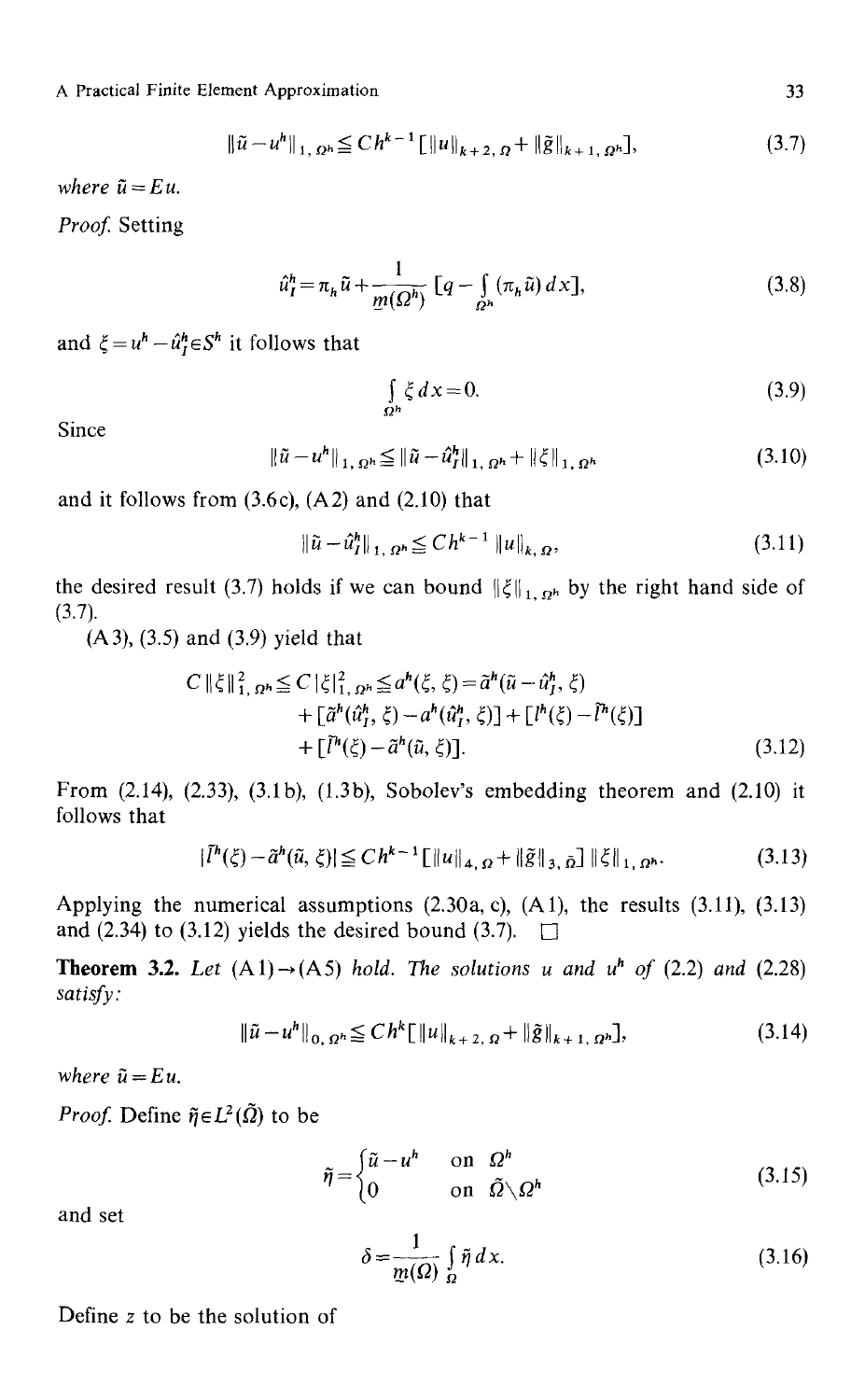$$
Az = \tilde{\eta} - \delta \quad \text{in} \quad \Omega \tag{3.17a}
$$

$$
\sigma \frac{\partial z}{\partial v} = 0 \quad \text{and} \quad \int_{\Omega} z \, dx = 0. \tag{3.17b}
$$

The fact that  $\int_{0}^{x} (\tilde{\eta} - \delta) dx = 0$  implies the existence and uniqueness of z and from elliptic regularity theory it follows that

$$
\|z\|_{2, \Omega} \leq C \|\tilde{\eta} - \delta\|_{0, \Omega} \leq C \|\tilde{u} - u^h\|_{0, \Omega^h}.
$$
 (3.18)

Observe that

$$
\begin{split} \|\tilde{u} - u^h\|_{0,\,\Omega^h}^2 &= (\tilde{u} - u^h, \tilde{\eta})_{\Omega^h} \\ &= (\tilde{u} - u^h, \tilde{\eta} - \tilde{A}\tilde{z})_{\Omega^h \cap \Omega} + (\tilde{u} - u^h, \tilde{\eta} - \tilde{A}\tilde{z})_{\Omega^h \cap (\Omega} + (\tilde{u} - u^h, \tilde{A}\tilde{z})_{\Omega^h}, \\ &= \sum_{j=1}^3 I_j, \end{split} \tag{3.19}
$$

where  $\tilde{z} = E z$ .

Now

$$
|I_1| \equiv |(\tilde{u} - u^h, \delta)_{\Omega^h \cap \Omega}| \leq C \|\tilde{u} - u^h\|_{0, \Omega^h} \int_{\Omega^h \cap \Omega} (\tilde{u} - u^h) dx|
$$
 (3.20)

and as  $u \in H^1(q)$  and  $u^h \in S^h(q)$  it follows that

$$
\|\int_{\Omega^h \cap \Omega} (\tilde{u} - u^h) dx\| \leq \|\int_{\Omega \setminus \Omega^h} u dx - \int_{\Omega^h \setminus \Omega} u^h dx\|
$$
  
\n
$$
\leq [\underline{m}(\Omega \setminus \Omega^h)]^{\frac{1}{2}} \|u\|_{0, \Omega \setminus \Omega^h} + [\underline{m}(\Omega^h \setminus \Omega)]^{\frac{1}{2}} \|u^h\|_{0, \Omega^h \setminus \Omega}
$$
  
\n
$$
\leq C h^k [\|u\|_{1, \Omega} + \|u^h\|_{1, \Omega^h}], \tag{3.21}
$$

where we have used  $(A2)$ , the results  $(3.2)$  and  $(1.3b)$ . Therefore combining (3.20), (3.21) and (3.7) it follows that

$$
|I_1| \leq C h^k [\|u\|_{k+2,\,\Omega} + \|\tilde{g}\|_{k+1,\,\Omega^h}] \, \|\tilde{u} - u^h\|_{0,\,\Omega^h}.
$$

The term  $I_2$  is easily bounded using (2.10), (3.18), (3.2a), (1.3b) and (3.7):

$$
|I_{2}| \leq C \|\tilde{u} - u^{h}\|_{0, \Omega^{h} \cap (\Omega)} \|\tilde{\eta}\|_{0, \Omega^{h}}
$$
  
\n
$$
\leq C h^{k/2} \|\tilde{u} - u^{h}\|_{1, \Omega^{h}} \|\tilde{\eta}\|_{0, \Omega^{h}}
$$
  
\n
$$
\leq C h^{k} \|\|u\|_{k+2, \Omega} + \|\tilde{g}\|_{k+1, \Omega^{h}} \|\tilde{u} - u^{h}\|_{0, \Omega^{h}}.
$$
\n(3.23)

The final term  $I_3$  can be bounded as follows:

$$
I_3 = \tilde{a}^h(\tilde{u} - u^h, \tilde{z}) - \left\langle \tilde{u} - u^h, \tilde{\sigma} \frac{\partial \tilde{z}}{\partial v^h} \right\rangle_{\partial \Omega^h}
$$
(3.24)

and

$$
\left| \left\langle \tilde{u} - u^{h}, \tilde{\sigma} \frac{\partial \tilde{z}}{\partial v^{h}} \right\rangle_{\partial \Omega^{h}} \right| \leq \left\| \tilde{u} - u^{h} \right\|_{0, \partial \Omega^{h}} \left\| \tilde{\sigma} \frac{\partial \tilde{z}}{\partial v^{h}} \right\|_{0, \partial \Omega^{h}} \leq Ch^{k/2} \left\| \tilde{u} - u^{h} \right\|_{1, \Omega^{h}} \left\| \tilde{u} - u^{h} \right\|_{0, \Omega^{h}}, \qquad (3.25)
$$

where we have used (1.3b), (3.1a), (2.10) and (3.18). Setting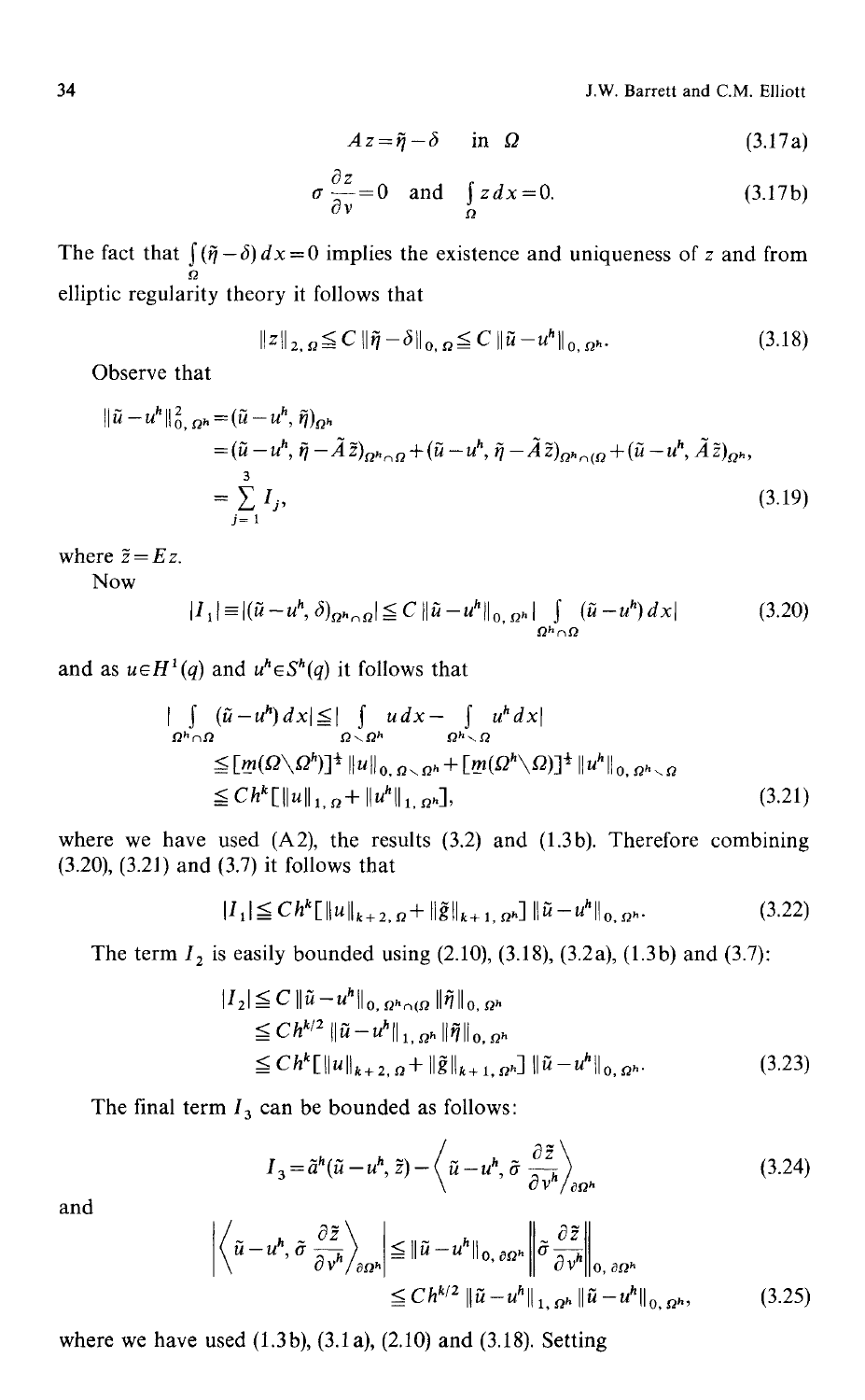A Practical Finite Element Approximation

$$
\hat{z}_I^h = \pi_h \tilde{z} - \frac{1}{\underline{m}(\Omega^h)} \int_{\Omega^h} (\pi_h \tilde{z}) dx
$$

it follows that  $\hat{z}_t^h \in S^h(0)$  and from (3.6c), (A1) and (2.10) that

$$
\|\tilde{z} - \hat{z}_I^h\|_{1, \Omega^h} \le C h \|z\|_{2, \Omega}.
$$
 (3.26)

Observe that

$$
\tilde{a}^{h}(\tilde{u} - u^{h}, \tilde{z}) = \tilde{a}^{h}(\tilde{u} - u^{h}, \tilde{z} - \hat{z}_{I}^{h}) + [a^{h}(u^{h}, \hat{z}_{I}^{h}) - \tilde{a}^{h}(u^{h}, \hat{z}_{I}^{h})] + [ \tilde{l}^{h}(\hat{z}_{I}^{h}) - l^{h}(\hat{z}_{I}^{h}) ] + [ \tilde{a}^{h}(\tilde{u}, \hat{z}_{I}^{h}) - \tilde{l}^{h}(\hat{z}_{I}^{h}) ].
$$
\n(3.27)

Next note that

$$
|\tilde{a}^{h}(\tilde{u}, \hat{z}_{I}^{h}) - \tilde{l}^{h}(\hat{z}_{I}^{h})| \leq |\tilde{a}^{h}(\tilde{u}, \pi_{h}\tilde{z}) - \tilde{l}^{h}(\pi_{h}\tilde{z})|
$$
  
+ 
$$
\frac{1}{m(\Omega^{h})} \left| \int_{\Omega^{h}} (\pi_{h}\tilde{z}) dx \right| |\tilde{l}^{h}(I)|
$$
  

$$
\leq C h^{k} \left[ ||u||_{4, \Omega} + ||\tilde{g}||_{3, \Omega^{h}} \right] ||z||_{2, \Omega}
$$
(3.28)

where we have used the results  $(3.3)$ ,  $(3.4)$ ,  $(3.6a)$ ,  $(A1)$ ,  $(2.34)$  and  $(2.10)$ . Finally note that

$$
\sum_{\tau \in T^h} \|\hat{z}_I^h\|_{2, \tau}^2 \le C \sum_{\tau \in T^h} \|\pi_h \tilde{z}\|_{2, \tau}^2 + |\int_{\Omega^h} (\pi_h z) \, dx|^2]
$$
\n
$$
\le C \, \|z\|_{2, \Omega}^2 \tag{3.29}
$$

where we have used the results  $(3.6a)$ ,  $(A1)$  and  $(2.10)$ . Applying the numerical assumptions (2.30b, d), (A1), the bounds (3.26), (3.28), (3.7), (3.18), (3.29) and (2.34) to (3.27) yields

$$
|\tilde{a}^{h}(\tilde{u} - u^{h}, \tilde{z})| \leq C h^{k} \left[ ||u||_{k+2, \Omega} + ||\tilde{g}||_{k+1, \Omega^{h}} \right] ||\tilde{u} - u^{h}||_{0, \Omega^{h}}.
$$
 (3.30)

Combining (3.30), (3.25) and (3.7) yields

$$
|I_3| \leq Ch^k \left[ \|u\|_{k+2,\,\Omega} + \|\tilde{g}\|_{k+1,\,\Omega^h} \right] \|\tilde{u} - u^h\|_{0,\,\Omega^h}.
$$
 (3.31)

Combining (3.19), (3.22), (3.23) and (3.31) yields the desired result (3.14).  $\Box$ 

#### **4. Numerical Example**

We now report on a numerical example using an unfitted mesh. The problem chosen was

$$
V^2 u = 4 \quad \text{in } \Omega \equiv x^2 + y^2 \le 1,
$$
  

$$
\frac{\partial u}{\partial y} = 2 \quad \text{on } \partial \Omega \quad \text{and} \quad \int_{\Omega} u \, dx = 0.
$$

This has the solution  $u=x^2+y^2-\frac{1}{2}$ . Due to symmetry the problem was solved in a single quadrant. For our trial space we took piecewise linears on uniform right-angled triangles, resulting from a uniform partition of the complete